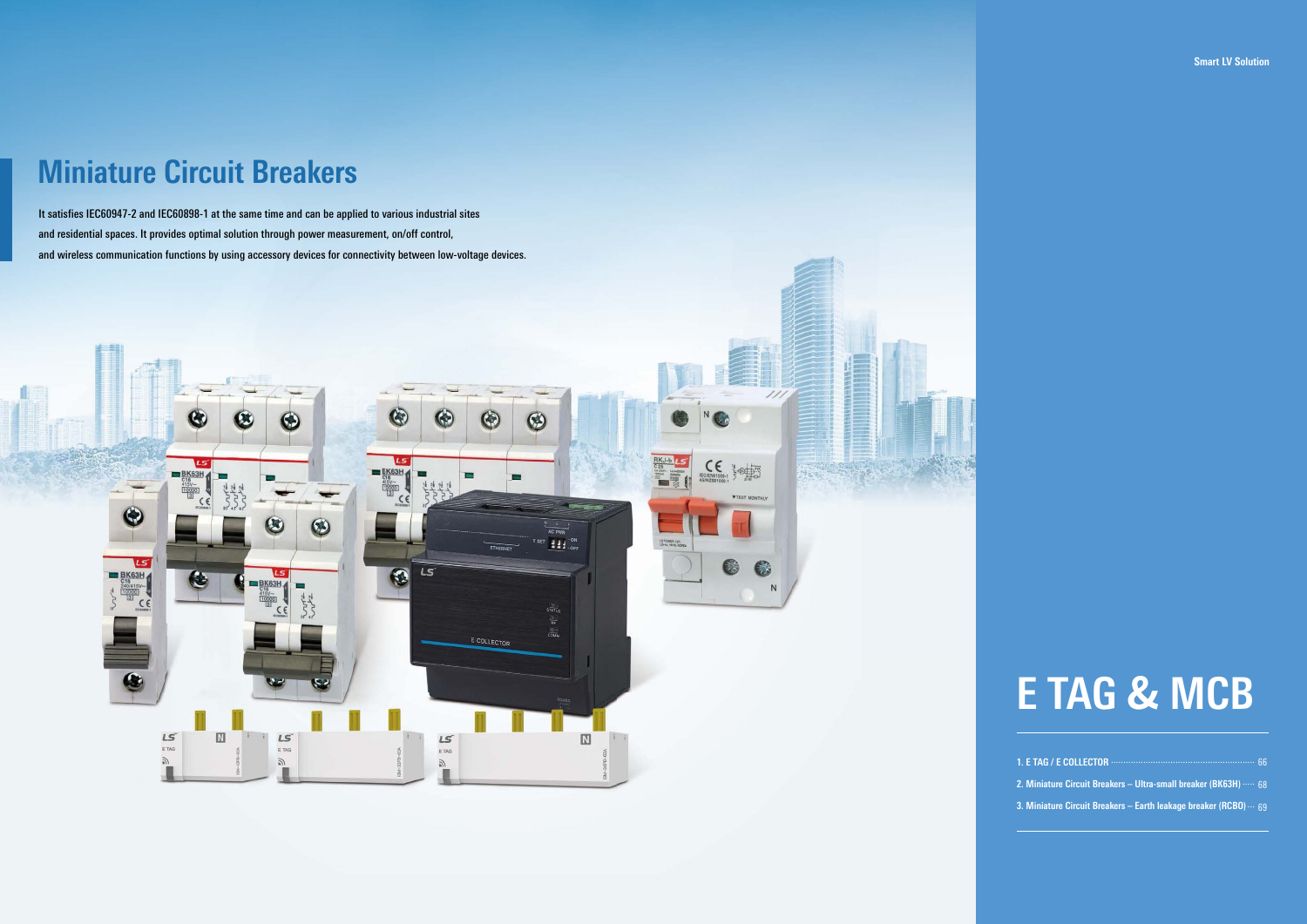| <b>Type</b>                 |                                  | 1Pole                | 2Pole                                 |    |  |  |
|-----------------------------|----------------------------------|----------------------|---------------------------------------|----|--|--|
|                             | 32A                              | ISM - 11PB - 32A     | ISM - 12PB - 32A                      | IS |  |  |
| Model name                  | 63A                              | ISM - 11PB - 63A     | ISM - 12PB - 63A                      | IS |  |  |
| Number of poles             |                                  | $1P + N$             | $1P + N$                              |    |  |  |
| Rated voltage               |                                  | 220V                 | 220V                                  |    |  |  |
| <b>Rated current</b>        |                                  | 32/64A               |                                       |    |  |  |
| Rated frequency             |                                  | 60Hz                 |                                       |    |  |  |
|                             | Current                          |                      |                                       |    |  |  |
| Measurement<br>factor       | Voltage                          | Phase voltage        | Phase voltage                         |    |  |  |
|                             | Power(quantity),<br>power factor |                      |                                       |    |  |  |
| <b>Communication method</b> |                                  | Wireless communicat  |                                       |    |  |  |
| <b>Combination method</b>   |                                  | Bottom atta          |                                       |    |  |  |
| Power consumption           |                                  | 2W or less           |                                       |    |  |  |
| Use temperature             |                                  |                      | -25 $\sim$ +60 °C (Standard operating |    |  |  |
| Storage temperature         |                                  |                      | $-40 - +80$ °                         |    |  |  |
| Humidity                    |                                  | Within 85% RH, no co |                                       |    |  |  |
|                             |                                  |                      |                                       |    |  |  |



It is installed on the load side of the circuit breaker (MCB) to measure load power and provides power information wirelessly to the E COLLECTOR. E COLLECTOR provides the collected power information to customers through wired

communication (RS485, Ethernet).

E TAG

 $\mathbf{H}$ 

## **Miniature Circuit Breakers**



## **E TAG / E COLLECTOR**



**• Power monitoring at the extreme end load** 

| <b>Type</b>                     | <b>Details</b>                                   |  |  |
|---------------------------------|--------------------------------------------------|--|--|
| Model name                      | <b>IWM - ET - F24</b>                            |  |  |
| Rated voltage                   | AC 110/220V, 50/60Hz                             |  |  |
| Number of connections for E TAG | 20 or less recommended (up to 40)                |  |  |
| <b>LED</b>                      | 3 (Status, RF, Communication)                    |  |  |
| Protocol                        | Modbus RTU, Modbus TCP                           |  |  |
| Communication method            | RS485, Ethernet, Wireless communication          |  |  |
| Convergence time                | Within 10 seconds                                |  |  |
| Mounting method                 | DIN-Rail                                         |  |  |
| <b>Size</b>                     | 72 (W) $\times$ 81 (H) $\times$ 65 (D), unit: mm |  |  |
| Weight                          | Approximately 200 g                              |  |  |
| <b>Power Consumption</b>        | 5W or less                                       |  |  |
| Use temperature                 | $-25 - +60$ °C                                   |  |  |
| Storage temperature             | $-40 - +80$ °C                                   |  |  |

| <b>Type</b>                  | <b>Details</b>    | Remark                                                                              |
|------------------------------|-------------------|-------------------------------------------------------------------------------------|
| Wireless standard            | IEEE 802.15.4     |                                                                                     |
| Wireless output              | 0 dBm or less     |                                                                                     |
| Frequency band               | 2.405MHz~20480MHz |                                                                                     |
| Maximum number<br>of sensors | 40ea              | Wireless communication cycle<br>-20 or less : 5 seconds<br>-21 or more : 10 seconds |

## **Specification**

**(E COLLECTOR)**

#### Wireless communication specifications

It is a device that performs power monitoring in a low voltage panel. E TAG (Small sensing module) wirelessly transmits the measured power information to the E COLLECTOR. E COLLECTOR provides power information to customers.

: Measurement of voltage/current/power, power quantity

- ▪Miniaturization design (suitable for panel) : E TAG - tag structure (Installable form in MCB) : E COLLECTOR - Din Rail mounting structure
- ▪Wireless communication : Minimizes installation space and provides installation convenience
- **Easy to collect power information** : One-gate information collection and operation in Smart LV panel

**Example of device usage**



#### **Exterior description**

**Specification (E TAG)**